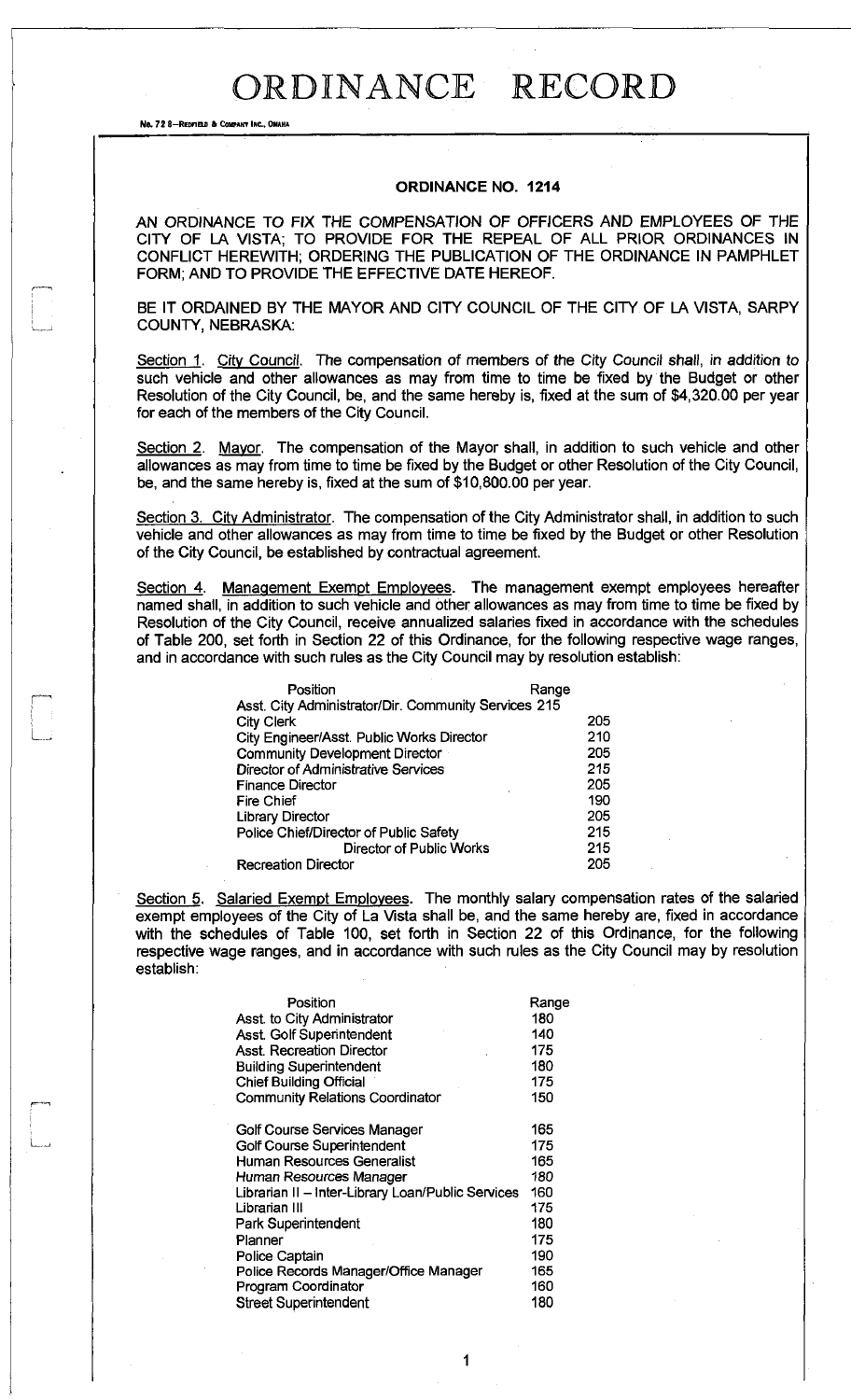### ORDINANCE RECOR Ordinance No. 1214

#### No. 72 8-REDFIELD & COMPANY INC., O

Section 6. Hourly Non-Exempt Employees. The hourly compensation rates of the hourly (nonexempt) employees of the City of La Vista shall be, and the same hereby are, fixed in accordance with the schedules of Table 100 and Table 400, set forth in Section 22 of this Ordinance, for the following respective wage ranges, and in accordance with such rules as the City Council may by Resolution establish:

| Position                                   | Range |
|--------------------------------------------|-------|
| <b>Accounting Clerk</b>                    | 130   |
| <b>Administrative Assistant</b>            | 130   |
| Mechanic                                   | 140   |
| Building Inspector I                       | 140   |
| <b>Building Inspector II</b>               | 160   |
| <b>Code Enforcement Officer</b>            | 130   |
| <b>Executive Assistant</b>                 | 140   |
| <b>Building Technician</b>                 | 160   |
| Librarian II - Computer/Reference Services | 160   |
| Librarian I                                | 140   |
| Maintenance Worker I                       | 130   |
| Maintenance Worker II                      | 140   |
| Park Foreman                               | 165   |
| Permit Technician                          | 125   |
| <b>Police Sergeant</b>                     | 426   |
| Police Officer                             | 423   |
| Police Data Entry Clerk                    | 120   |
| Secretary II                               | 125   |
| Secretary/Receptionist                     | 120   |
| Sewer Foreman                              | 165   |
| <b>Street Foreman</b>                      | 165   |
| Shop Foreman                               | 165   |

Section 7. Part-Time and Temporary Employees. The hourly compensation rates of part-time, seasonal and temporary employees of the City of La Vista shall be, and the same hereby are, fixed n accordance with the schedules of Table 100, set forth in Section 22 of this Ordinance, for the following respective wage ranges, and in accordance with such rules as the City Council may by Resolution establish:

| Position                            |     |
|-------------------------------------|-----|
| Accountant                          | 145 |
| Assistant Pool Manager              | 100 |
| <b>Circulation Clerk I</b>          | 100 |
| <b>Circulation Clerk II</b>         | 115 |
| Custodian                           | 100 |
| Evidence Technician                 | 130 |
| <b>Clerical Assistant</b>           | 115 |
| Intern/Special Projects             | 115 |
| Lifeguard                           | 100 |
| Pool Manager                        | 110 |
| <b>Recreation Supervisor</b>        | 100 |
| Seasonal GC Clubhouse & Grounds     | 100 |
| Seasonal PW All Divisions 1-5 Years | 100 |
| Seasonal PW All Divisions 5+ Years  | 110 |
| Shop Assistant                      | 100 |
| Special Services Bus Driver         | 110 |
| Temporary/PT Professional (PW)      | 160 |

Part-time employees shall receive no benefits other than salary or such benefits as established in accordance with such rules as have been or may be established by Resolution of the City Council:

Section 8. Pay for Performance. Employees not covered by a collective bargaining agreement or express employment contract shall be subject to the City's Pay for Performance (PFP) compensation system as outlined in Council Policy Statement. PFP salary ranges are set forth in Fable 100 and 200 of Section 22 of this Ordinance. The base factor for fiscal year 2014 shall be set at two percent (2%).

Section 9. Certification Incentive Pay for Chief Building Official and Building Inspectors. Employees of the City in the positions of Chief Building Official and Building Inspector are eligible 0 receive a one-time only incentive payment of \$1,500 for each certification obtained in an applicable construction field/trade. Such payment must be approved by the City Administrator.

Section 10. Legal Counsel. Compensation of the legal counsel other than special City Prosecutor or the City shall be, and the per diem rates respecting same shall be, at 90% of the standard hourly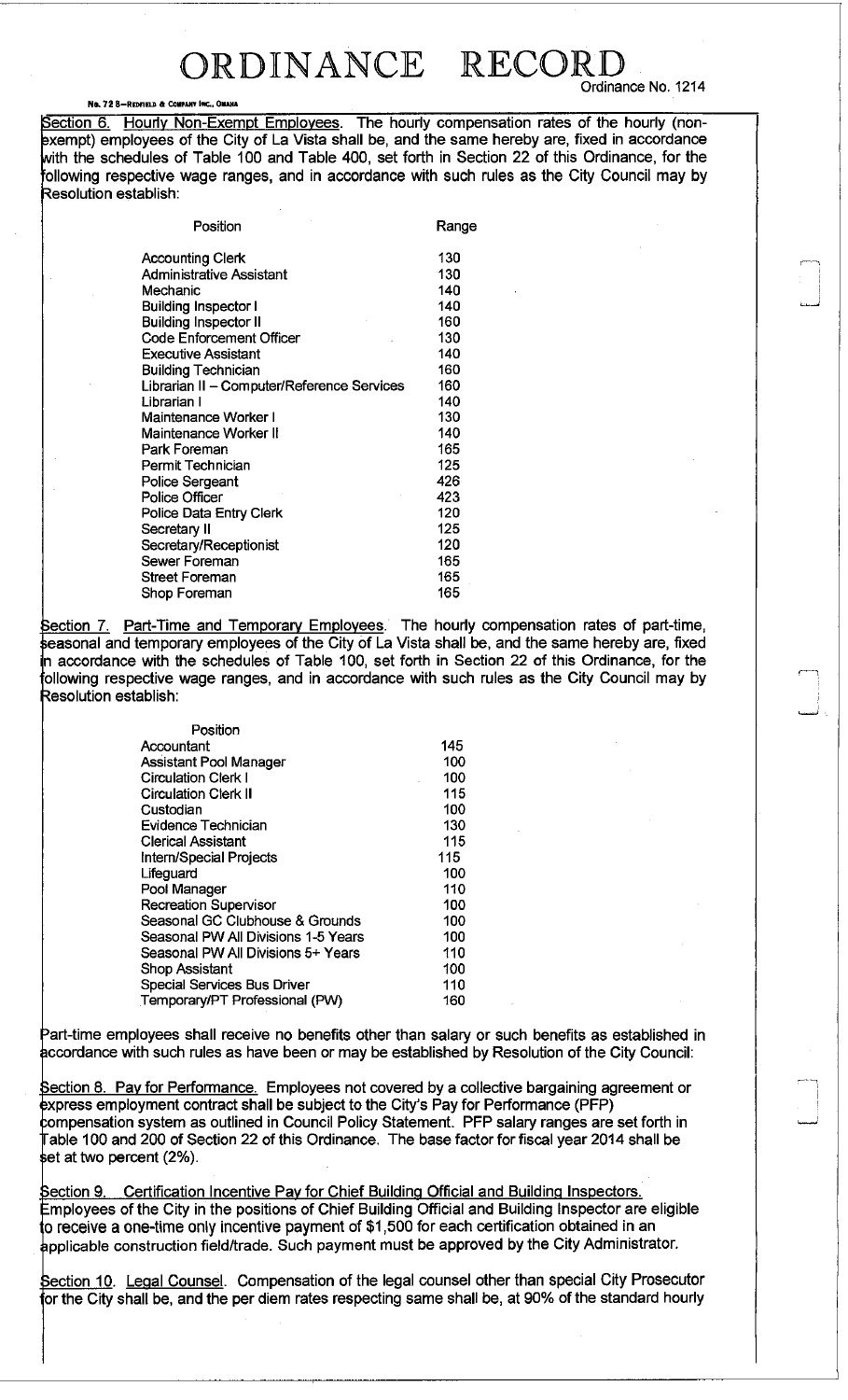No. 72 8-REDFIELD & COMPANY FRC., OMAHA<br> **REDFIELD A COMPANY REG. OMAHA reduced a company of the company of the company of the company of the company of the company of the company of the company of the company of the com** 

rate the firm may from time to time charge. Compensation for Special City prosecution shall be as agreed upon at the time of specific employment.

Section 11. Engineers. Compensation of Engineers for the City shall be, and the same hereby is, fixed in accordance with such schedules of hourly and per diem or percentage rates as shall from time to time be approved by Resolution of the City Council. Travel allowances respecting same shall be as may from time to time be fixed by Resolution of such City Council.

Section 12. Longevity Pay. Employees of the City in the positions set forth in Section 3 and Table 400 of this Ordinance shall receive longevity pay in an amount equal to the following percentage of the hourly rate set forth in Section 3 and Table 400 of this Ordinance, rounded to the nearest whole cent:

| Length of Service | Allowance Per Hour |  |  |  |  |  |
|-------------------|--------------------|--|--|--|--|--|
| Over 7 Years      | 2.00% (or .02)     |  |  |  |  |  |
| Over 10 Years     | 2.75% (or .0275)   |  |  |  |  |  |
| Over 15 Years     | 4.00% (or .04)     |  |  |  |  |  |
| Over 20 Years     | 4.50% (or .0450)   |  |  |  |  |  |

Section 13. Health, Dental Life and Long Term Disability Insurance. Subject to the terms, conditions and eligibility requirements of the applicable insurance plan documents and policies, regular full-time employees of the City of La Vista and their families shall be entitled to be enrolled in the group life, health, and dental insurance program maintained by the City. Regular full-time employees shall also be entitled to be enrolled in the long term disability insurance program maintained by the City.

Unless otherwise provided by collective bargaining agreement, or other applicable agreement, the City's employer share shall be ninety (90) percent of the amount of the actual premium and the employee shall pay the ten percent (10%) balance of the actual premium via payroll deduction for employees enrolled in single coverage. The City's employer share shall be eighty percent (80%) of the amount of the actual premium and the employee shall pay the twenty percent (20%) balance of the actual premium via payroll deduction for any employee enrolled in a level of coverage other than single. Those employees electing not to participate in these programs will receive no other form of compensation in lieu of this benefit.

Section 14. Establishment of Shifts. The City may establish duty shifts of such length, and to have such beginning and ending times, and to have such meal and break times, as it may deem appropriate or necessary, respecting employees of the City.

Section 15. Special Provisions.

..

- A. Employees covered by the "Agreement Between the La Vista Fraternal Order of Police Lodge No. 28 and the City of La Vista, Nebraska, covering the period from October 1, 2012 through September 30, 2014," shall receive compensation and benefits and enjoy working conditions, as described, provided and limited by such Agreement. The terms of such Agreement shall supersede any provisions of this Ordinance inconsistent therewith, and be deemed incorporated herein by this reference.
- B. Holiday Pay shall be compensated as set forth in the Agreement between the La Vista Fraternal Order of Police Lodge No. 28 and the City of La Vista for police officers and as set forth in the Personnel Manual for all other full time employees.
- C. Subject to subsection 15.D. hereof, each full time hourly non-exempt employee of the City shall be entitled to receive overtime pay at the rate of one and one half times the employee's regular rate for each hour worked in excess of forty hours during a work week. If called out at any time other than during regular assigned work hours during the pay period, such employee shall be entitled to compensation at the rate of one and one half times the regular rate for each hour so worked, provided that in no case shall an employee receive less than two hours over time pay for such call out work, and further provided there shall be no pyramiding of hours for purposes of computing overtime. For purposes of this subsection an employee's "regular rate" shall be the sum of his or her hourly rate specified in Section 6 of this Ordinance and any longevity pay due under this Ordinance.
- D. Police Department employees covered by the "Agreement Between the La Vista Fraternal Order of Police Lodge No. 28 and the City of La Vista, Nebraska," described in subsection 15.A hereof shall, as provided in such Agreement, be paid overtime at one and one half times the employee's hourly rate (including any longevity allowance) for each hour worked in excess of 80 hours during any 14 day work period coinciding with the pay period established by Section 17 of this Ordinance.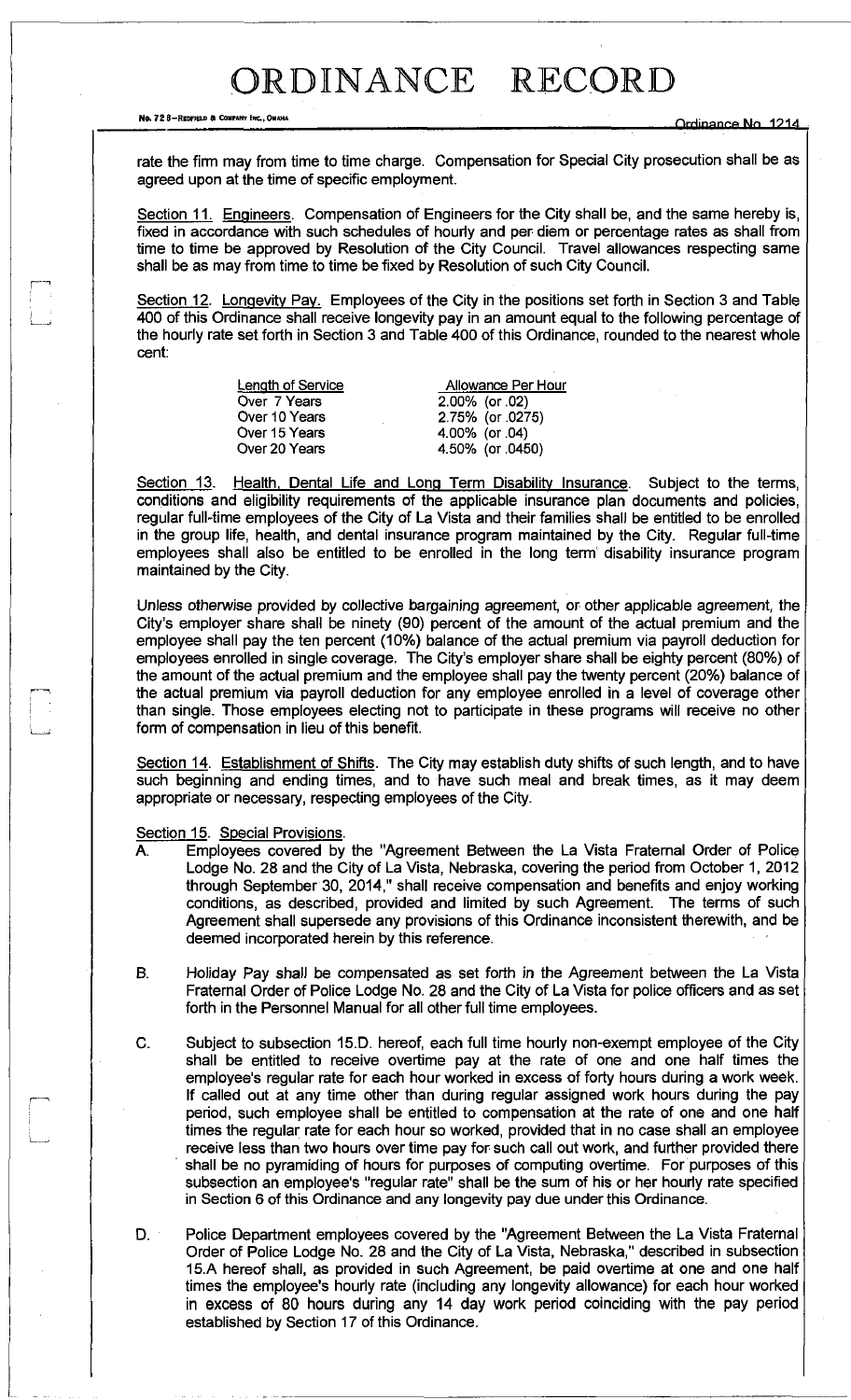No. 72 8-REDFIELD & CONPANY INC., OMAHA

r

Ordinance No. 1214

=. All Management Exempt Employees and all Salaried Exempt Employees are considered to be salaried employees and shall not be eligible for overtime pay, holiday pay, or other special pay as provided by this section.

. Public Works Employees who are required to wear protective footwear may submit to the City for reimbursement for the cost of work boots in an amount not to exceed \$120.

- 3. Public Works Employees may submit to the City for reimbursement for the difference in cost between a Nebraska Driver's License and a "CDL" driver's license within 30 days of obtaining a CDL license when a CDL license is required as a part of the covered employee's job description.
- -I. Public Works Employees shall be provided by the City five safety work shirts in each fiscal year at no cost to the employee.

Employees not covered by the "Agreement Between the La Vista Fraternal Order of Police Lodge No. 28 and the City of La Vista" and who are otherwise eligible, shall be paid overtime at the rate of one and one-half times the employee's hourly rate for all hours worked over forty in the pay periods that encompass the annual La Vista Days celebration, except, that if an employee uses any sick leave, vacation leave, personal leave, or comp time during the corresponding pay periods, such leave time shall offset any overtime earned. Overtime earned will not be offset by any holiday that falls during the above referenced pay periods.

Section 16. Pay for Unused Sick Leave Upon Retirement or Death. Employees who voluntarily retire after twenty or more years of service with the City and have no pending disciplinary action at the time of their retirement, shall be paid for any unused sick leave. Employees who began their employment with the City after January 1, 2005, or who began their employment prior to this date but elected to waive their eligibility for emergency sick leave, shall be paid for any unused sick leave, if they voluntarily leave City, employment and have no pending disciplinary action, according to the following sliding schedule: After 10 years of employment - 100% of sick leave hours accrued  $\beta$ ver 660 and up to 880; after 15 years of employment  $-$  100% of sick leave hours accrued over 440 hours and up to 880; after 20 years of employment – 100% of sick leave hours accrued up to 880. No other employee shall be paid for any unused sick leave upon termination of employment.

A regular full-time employee's unused sick leave shall also be paid if, after October 1, 1999, the employee sustains an injury which is compensable by the City or the City's insurer under the Nebraska Workers' Compensation Act and such injury causes the death of the employee within two ears after the date of injury. Any payment made pursuant to the preceding sentence shall be made to the surviving spouse of the employee; provided, such payment shall be made to the employee's estate if the employee leaves no surviving spouse or if, prior to his or her death, the employee filed with the City Clerk a written designation of his or her estate as beneficiary of such payment.

Section 17. Pay Periods. All employees of the City of La Vista shall be paid on a bi-weekly basis. The pay period will commence at 12:01 a.m. Sunday and will conclude at 11:59 p.m. on the second succeeding Saturday. On the Friday following the conclusion of the pay period, all employees shall be paid for all compensated time that they have been accredited with during the pay period just  $\operatorname{\mathsf{concluded}}$ .

Section 18. Public Works Lunch and Clean-up Times. Lunch period for employees of the Public Works Department shall be one half hour (30 minutes) in duration. Public Works employees shall be granted a 5 minute clean-up period prior to start of lunch period, and shall be granted an additional 5 minutes clean-up period prior to the end of the work day.

Section 19. Sick Leave and Personal Leave. Sick leave and personal leave will be awarded and administered in conjunction with the provisions set forth in the personnel manual and the *<sup>J</sup>*Agreement between the La Vista Fraternal Order of Police Lodge No. 28 and the City of La Vista, as applicable to the employee in question.

Section 20. Vacation Leave. Upon satisfactory completion of six months continuous service, regular full-time employees and permanent part-time employees shall be entitled to vacation leave. Such vacation shall not be used in installments of less than one hour. Increments of vacation leave of less than four hours must have 48 hours prior approval and can be taken only at the beginning or at the end of the work day.

Section 21. Vacation Entitlement.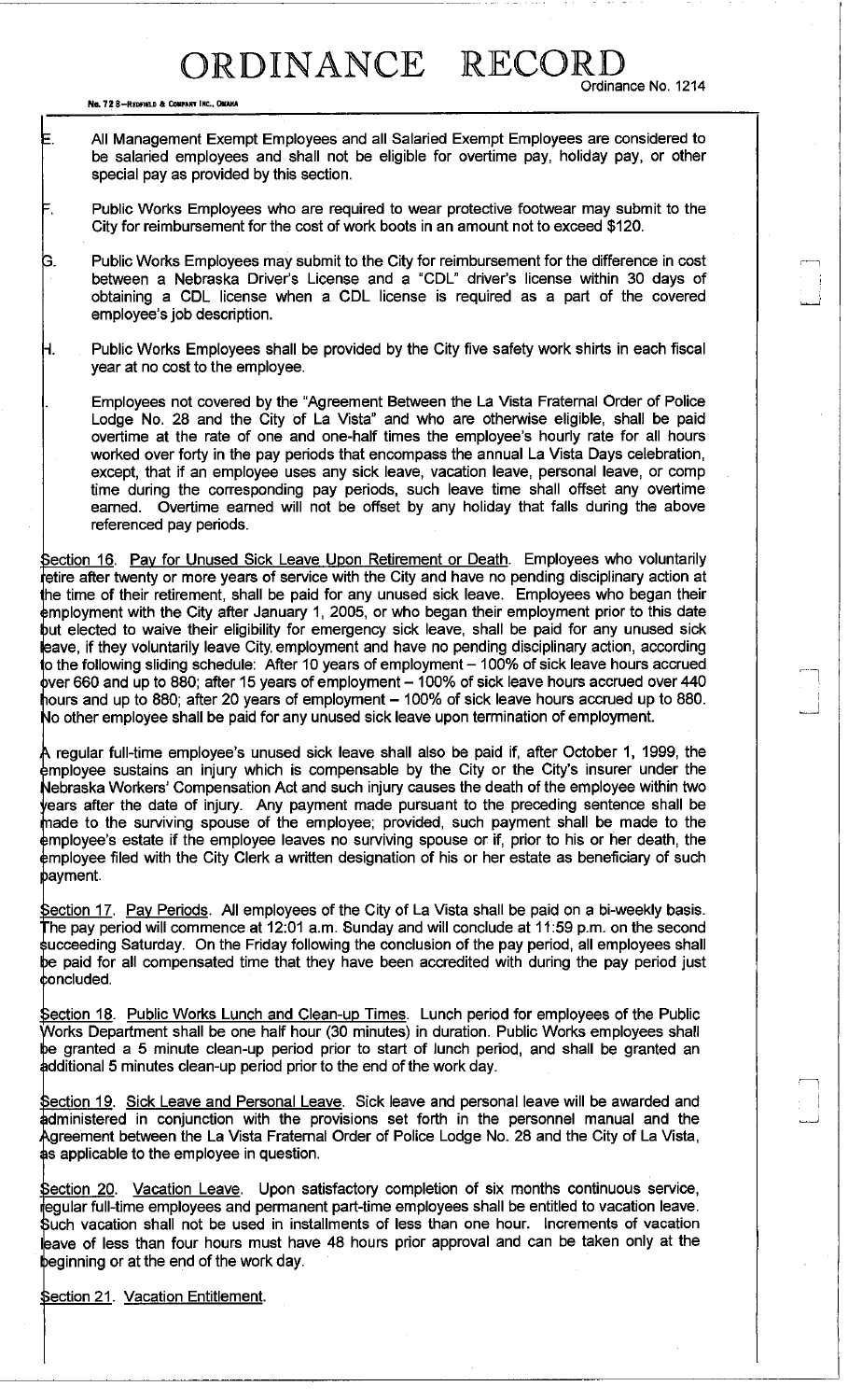No. 72 8-REDFIEU A COWAN\* INC., OMAHA **rirHinanro** *HLN 101A* 

- A. All full-time employees whose employment is governed by the Agreement described in Section 15, Paragraph A. of this Ordinance shall earn, accrue and be eligible for vacation as provided in such Agreement.
- B. All other full-time Hourly Non-Exempt Employees shall earn: six (6) days of paid vacation during the first year of continuous full-time employment; eleven (11) days of paid vacation during the second year of continuous full-time employment; and thereafter, eleven (11) days of paid vacation during each subsequent year of continuous full-time employment, plus one (1) additional day of paid vacation for each year of continuous full-time employment in excess of two years. Notwithstanding the foregoing, no employee shall earn more than twenty-three (23) days of paid vacation per employment year.
- C. All Management Exempt Employees, and Salaried Exempt Employees, shall earn ten (10) days paid vacation during the first year of continuous employment, and one (1) additional vacation day for each additional year of continuous employment not to exceed twenty-six (26) days.
- D. All Permanent Part Time Employees working a minimum of twenty (20) hours per week shall earn forty (40) hours of paid vacation time per year after six (6) months of employment. Total paid vacation time earned per year shall not exceed forty (40) hours.
- E. Full Time Exempt and Non-Exempt Employees shall be allowed to accrue unused vacation leave from previous years to a maximum of 220 hours.
- F. Permanent Part Time Employees shall be allowed to accrue unused vacation leave from previous years to a maximum of 110 hours.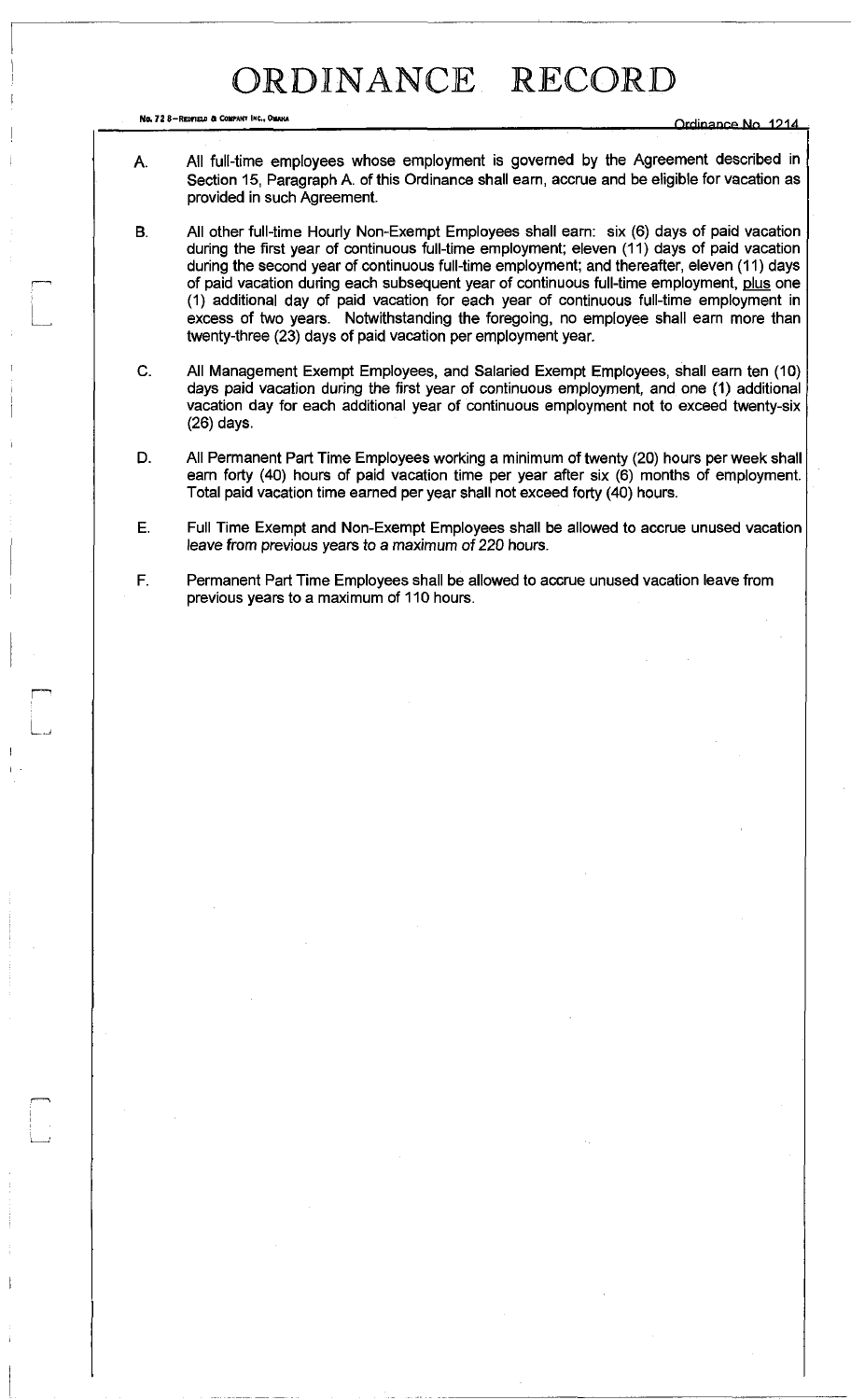# ORDINANCE RECORD<br>
Ordinance No. 1214

### No. 72 8-Redfield & Company Inc., Omaha

### Section 22. Wage Tables.

| Table 100                          |                                  |                |                |        |                |                |                |  |  |  |  |  |
|------------------------------------|----------------------------------|----------------|----------------|--------|----------------|----------------|----------------|--|--|--|--|--|
|                                    | <b>Salaried Exempt Employees</b> |                |                |        |                |                |                |  |  |  |  |  |
| <b>Hourly Non-Exempt Employees</b> |                                  |                |                |        |                |                |                |  |  |  |  |  |
|                                    |                                  |                |                |        |                |                |                |  |  |  |  |  |
|                                    | Range                            | <b>Minimum</b> | <b>Maximum</b> |        | Range          | <b>Minimum</b> | <b>Maximum</b> |  |  |  |  |  |
|                                    |                                  |                |                |        |                |                |                |  |  |  |  |  |
| 100                                | Hourly                           | 9.27           | 12.04          | 145    | Hourly         | 16.88          | 21.92          |  |  |  |  |  |
|                                    | Monthly                          | 1,607          | 2,087          |        | Monthly        | 2,926          | 3,799          |  |  |  |  |  |
|                                    | Annual                           | 19,282         | 25,043         |        | Annual         | 35,110         | 45,594         |  |  |  |  |  |
|                                    |                                  |                |                |        |                |                |                |  |  |  |  |  |
| 110                                | Hourly                           | 11.38          | 14.78          | 150    | <b>Hourly</b>  | 17.73          | 23.03          |  |  |  |  |  |
|                                    | Monthly                          | 1,973          | 2,562          |        | Monthly        | 3,073          | 3,992          |  |  |  |  |  |
|                                    | Annual                           | 23,670         | 30,742         |        | Annual         | 36,878         | 47,902         |  |  |  |  |  |
|                                    |                                  |                |                |        |                |                |                |  |  |  |  |  |
| 115                                | Hourly                           | 12.24          | 15.90          | 160    | <b>Hourly</b>  | 19.45          | 25.26          |  |  |  |  |  |
|                                    | Monthly                          | 2,122          | 2,756          |        | Monthly        | 3,371          | 4,378          |  |  |  |  |  |
|                                    | Annual                           | 25,459         | 33,072         | Annual |                | 40,456         | 52,541         |  |  |  |  |  |
|                                    |                                  |                |                |        |                |                |                |  |  |  |  |  |
| 120                                | Hourly                           | 13.16          | 17.09          | 165    | <b>Hourly</b>  | 20.72          | 26.91          |  |  |  |  |  |
|                                    | Monthly                          | 2,281          | 2,962          |        | <b>Monthly</b> | 3,591          | 4,664          |  |  |  |  |  |
|                                    | Annual                           | 27,373         | 35,547         | Annual |                | 43,098         | 55,973         |  |  |  |  |  |
|                                    |                                  |                |                |        |                |                |                |  |  |  |  |  |
| 125                                | Hourly                           | 14.16          | 18.39          | 175    | <b>Hourly</b>  | 24.42          | 31.71          |  |  |  |  |  |
|                                    | Monthly                          | 2,454          | 3,188          |        | <b>Monthly</b> | 4,233          | 5,496          |  |  |  |  |  |
|                                    | Annual                           | 29,453         | 38,251         |        | Annual         | 50,794         | 65,957         |  |  |  |  |  |
|                                    |                                  |                |                |        |                |                |                |  |  |  |  |  |
| 130                                | Hourly                           | 14.65          | 19.02          | 180    | Hourly         | 27.06          | 35.15          |  |  |  |  |  |
|                                    | Monthly                          | 2,539          | 3,297          |        | <b>Monthly</b> | 4,690          | 6,093          |  |  |  |  |  |
|                                    | Annual                           | 30,472         | 39,562         |        | Annual         | 56,285         | 73,112         |  |  |  |  |  |
|                                    |                                  |                |                |        |                |                |                |  |  |  |  |  |
| 140                                | Hourly                           | 16.03          | 20.81          | 190    | Hourly         | 33.44          | 43.44          |  |  |  |  |  |
|                                    | Monthly                          | 2,779          | 3,607          |        | Monthly        | 5,796          | 7,530          |  |  |  |  |  |
|                                    | Annual                           | 33,342         | 43,285         |        | Annual         | 69,555         | 90,355         |  |  |  |  |  |
|                                    |                                  |                |                |        |                |                |                |  |  |  |  |  |

| Table 200                          |         |                |         |  |  |  |  |  |
|------------------------------------|---------|----------------|---------|--|--|--|--|--|
| <b>Management Exempt Employees</b> |         |                |         |  |  |  |  |  |
|                                    |         |                |         |  |  |  |  |  |
|                                    | Range   | <b>Minimum</b> | Maximum |  |  |  |  |  |
|                                    |         |                |         |  |  |  |  |  |
| 200                                | Hourly  | 34.21          | 43.65   |  |  |  |  |  |
|                                    | Monthly | 5,930          | 7.566   |  |  |  |  |  |
|                                    | Annual  | 71,157         | 90,792  |  |  |  |  |  |
|                                    |         |                |         |  |  |  |  |  |
| 205                                | Hourly  | 35.53          | 45.35   |  |  |  |  |  |
| Monthly                            |         | 6.159          | 7.861   |  |  |  |  |  |
| Annual                             |         | 73,902         | 94,328  |  |  |  |  |  |
|                                    |         |                |         |  |  |  |  |  |
| 210                                | Hourly  | 37.81          | 48.14   |  |  |  |  |  |
|                                    | Monthly | 6,554          | 8,344   |  |  |  |  |  |
|                                    | Annual  | 78,645         | 100,131 |  |  |  |  |  |
|                                    |         |                |         |  |  |  |  |  |
| 215                                | Hourly  | 41.14          | 52.50   |  |  |  |  |  |
|                                    | Monthly | 7,131          | 9,100   |  |  |  |  |  |
|                                    | Annual  | 85,571         | 109,200 |  |  |  |  |  |
|                                    |         |                |         |  |  |  |  |  |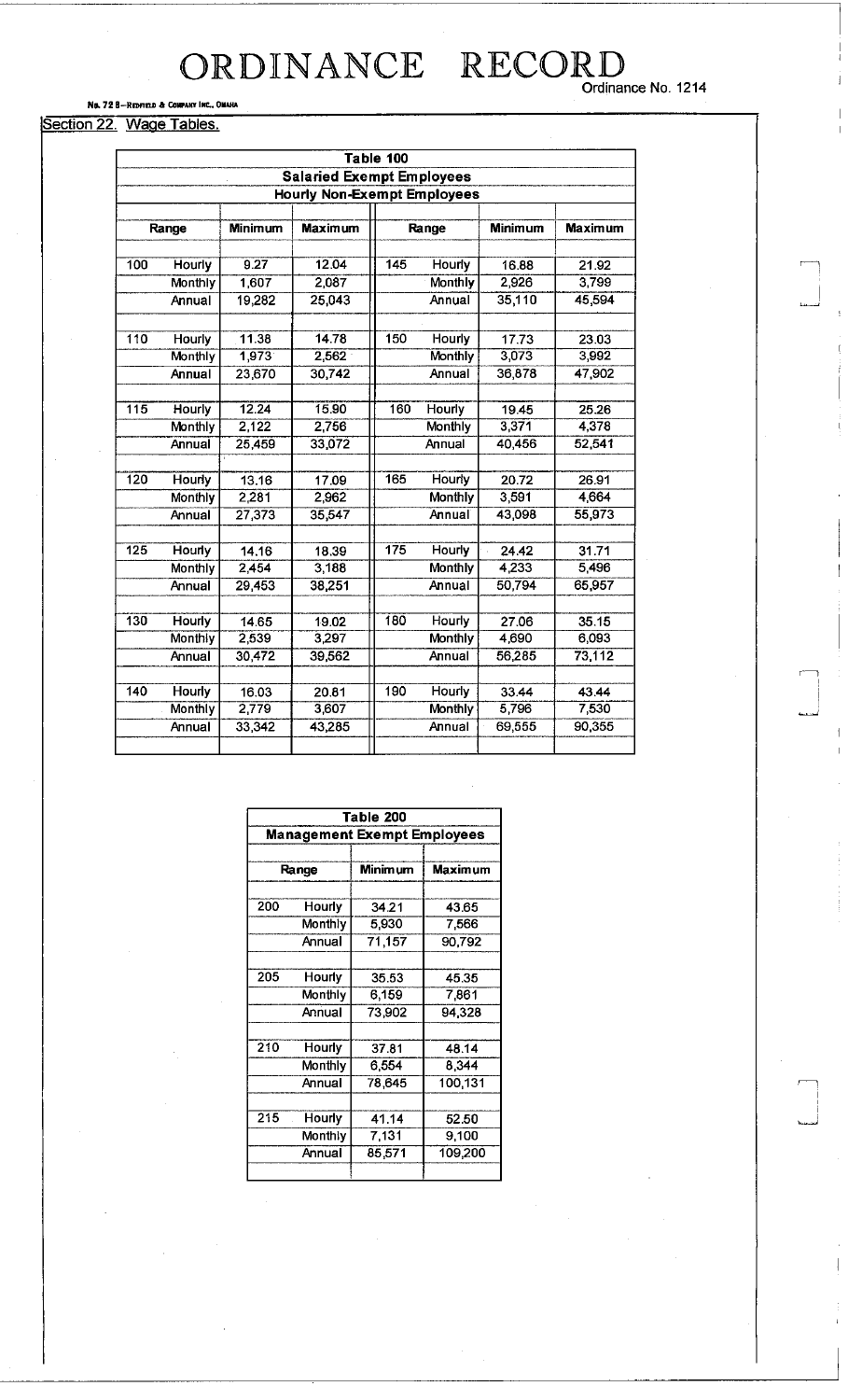No. 72 B-REPFIELD & COMPANY INC., OMAHA<br>
The Company of Company Inc., Omaha Orrient Company of Company of Company of Company of Company of Company of Company of Company of Company of Company of Company of Company of Compan

|       |                          |        |        | Table 400                                        |        |        |        |  |  |  |
|-------|--------------------------|--------|--------|--------------------------------------------------|--------|--------|--------|--|--|--|
|       |                          |        |        | <b>Classification: FOP Collective Bargaining</b> |        |        |        |  |  |  |
|       | <b>Hourly Non-Exempt</b> |        |        |                                                  |        |        |        |  |  |  |
| Range |                          | A      | в      | C                                                | D      | Ε      | F      |  |  |  |
| 426   | Hrly                     |        |        |                                                  | 33.32  | 34.70  | 36.90  |  |  |  |
|       |                          |        |        |                                                  | 5,775  | 6,015  | 6,396  |  |  |  |
|       |                          |        |        |                                                  | 69.306 | 72.176 | 76752  |  |  |  |
| 423   | <b>Hrly</b>              | 21.84  | 23.32  | 25.62                                            | 27.12  | 29.60  | 31.14  |  |  |  |
|       |                          | 3,786  | 4.042  | 4,441                                            | 4,701  | 5,131  | 5,398  |  |  |  |
|       |                          | 45,427 | 48,506 | 53,290                                           | 56,410 | 61,568 | 64 771 |  |  |  |
|       |                          |        |        |                                                  |        |        |        |  |  |  |

Section 23. Repeal of Ordinance No. 1206. Ordinance No. 1206 originally passed and approved on the 15th day of October 2013 is hereby repealed.

Section 24. Effective Date. This Ordinance shall take effect after its passage, approval and publication as provided by law.

Section 25. This Ordinance shall be published in pamphlet form and take effect as provided by law.

PASSED AND APPROVED THIS 6TH DAY OF MAY 2014.

CITY OF LA VISTA Douglas Kindig, Mayor

ATTEST:

Mandy Garrod

Deputy City Clerk

K:\APPS\City HamORDINANCES\1214 Amend Comp Ord.docx